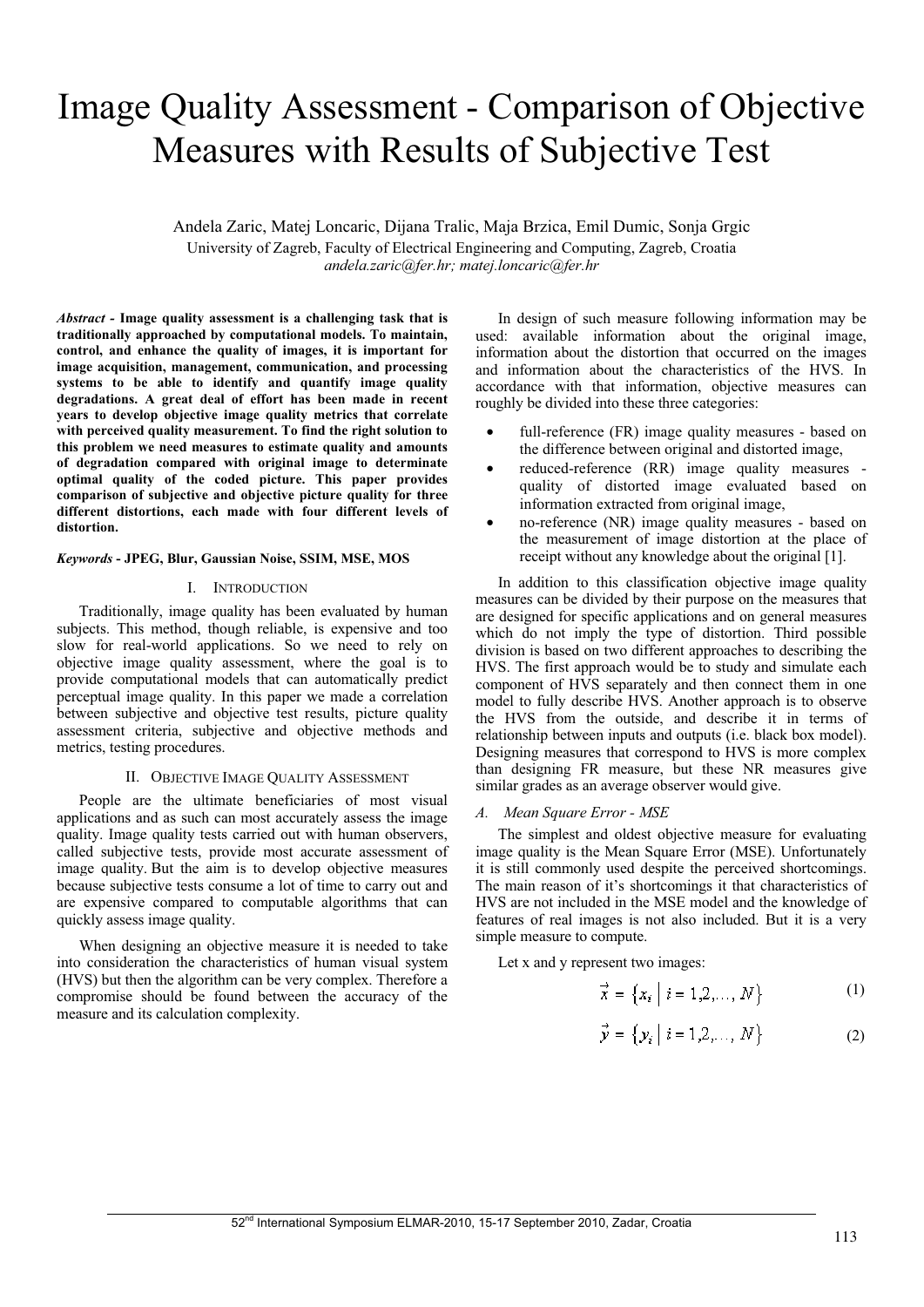where *N* is the number of pixels of each image, and **x** is the original and **y** distorted image. This notation treats the image as one-dimensional vector and does not take into consideration the arrangement of pixels in the image, nor their correlation. The MSE is defined as

$$
MSE = \frac{1}{N} \sum_{i=1}^{N} (x_i - y_i)^2
$$
 (3)

Figure 1 demonstrates why the MSE is poor in evaluating image quality. It shows the original image "Girl" that was distorted by these procedures: changed luminance, changed contrast, added impulse noise, added Gaussian noise, added blur and used JPEG compression. Values of MSE measures are listed below each distorted image and is clearly seen that this measure is very poorly correlated with perceived image quality. All MSE grades are very close to each other and the quality is not similar at all.

It is obvious that MSE does not take into consideration the way people perceive images, and the characteristics of the HVS. This is because it is based on a  $l_p$  norm (any norm that uses the absolute difference between elements). These are the assumptions made when using an  $l_p$  norm (that result in describe behaviour of MSE):

- assumption that the perceived image quality is independent of the spatial distribution of pixels ,
- assumption that the perceived image quality is independent of the error signal, meaning if the same error signal was added on two different images distorted pictures' quality would be the same,
- assumption that the perceived image quality is determined by amplitude and not the sign of error signal,
- assumption that all the pixels of an image are equally important to image quality [1].

None of these assumptions are grounded when examining quality of natural images because such images are highly structured. That means that arrangement and structure of pixels in the image carry out the most information about the objects and directly affects the perceived image quality. And the correlation between the error signal and the original image significantly affects the perceived quality (if the error signal is very similar to the image then the average observer would not perceive this error like in a case where there is a large difference between the image and signal error).

# *B. Structural Similarity Index - SSIM*

As it was already concluded, natural images are highly structured, and pixels in an image are mutually dependent and that dependence carries information about the shape of objects in the picture. The basic idea is that the average observer perceives image quality according to the objects in the image. So measuring the structural similarity between images can well approximate observer's perceived image quality.

To make the concept of structural similarity applicable inimage quality measures it must be defined which distortions are structural and which are non-structural, and how they differ.



Figure 1. MSE and SSIM for different distortions

The simplest definition would be that structural distortions have an effect on shapes of objects in the image ant the nonstructural distortions do not [1]. For e.g. distortions made by JPEG compression are structural and luminance shift is not structural. The index of structural similarity or SSIM is an implementation of the above concept in spatial domain and is function of the two images, or vectors, which can be denoted with **x** and **y** (like in (1) and (2)). One image is considered to be the reference and it is of perfect quality, while the second is distorted and the SSIM is computed to grade it. In accordance with previous conclusions about structural distortions the algorithm for calculating the SSIM can be broken down into three parts, which separately compare luminance, contrast and structure [1]. These three indexes are combined into an overall index. All the indexes are computed for an local window, rather than for entire image because statistical characteristics of image are not the same on every part of the image and the distortions also do not have to be the same on whole picture.

Another improvement of this method is the application of the Gaussian weighting function in the window that is slightly bigger than needed to get a smoother transition between the values of SSIM's and thus gets an index map, which is then combined into a global SSIM grade. The SSIM evaluates an image with scores from 0 to 1, where 0 is the lowest quality and 1 the highest (meaning that the picture is identical to the original). In Figure 1 is shown that SSIM better describes the real, subjective, image quality, unlike MSE, but not perfectly (for e.g. blurred image has a similar grade as the one with Gaussian noise and it is apparent that there is a significant difference in quality).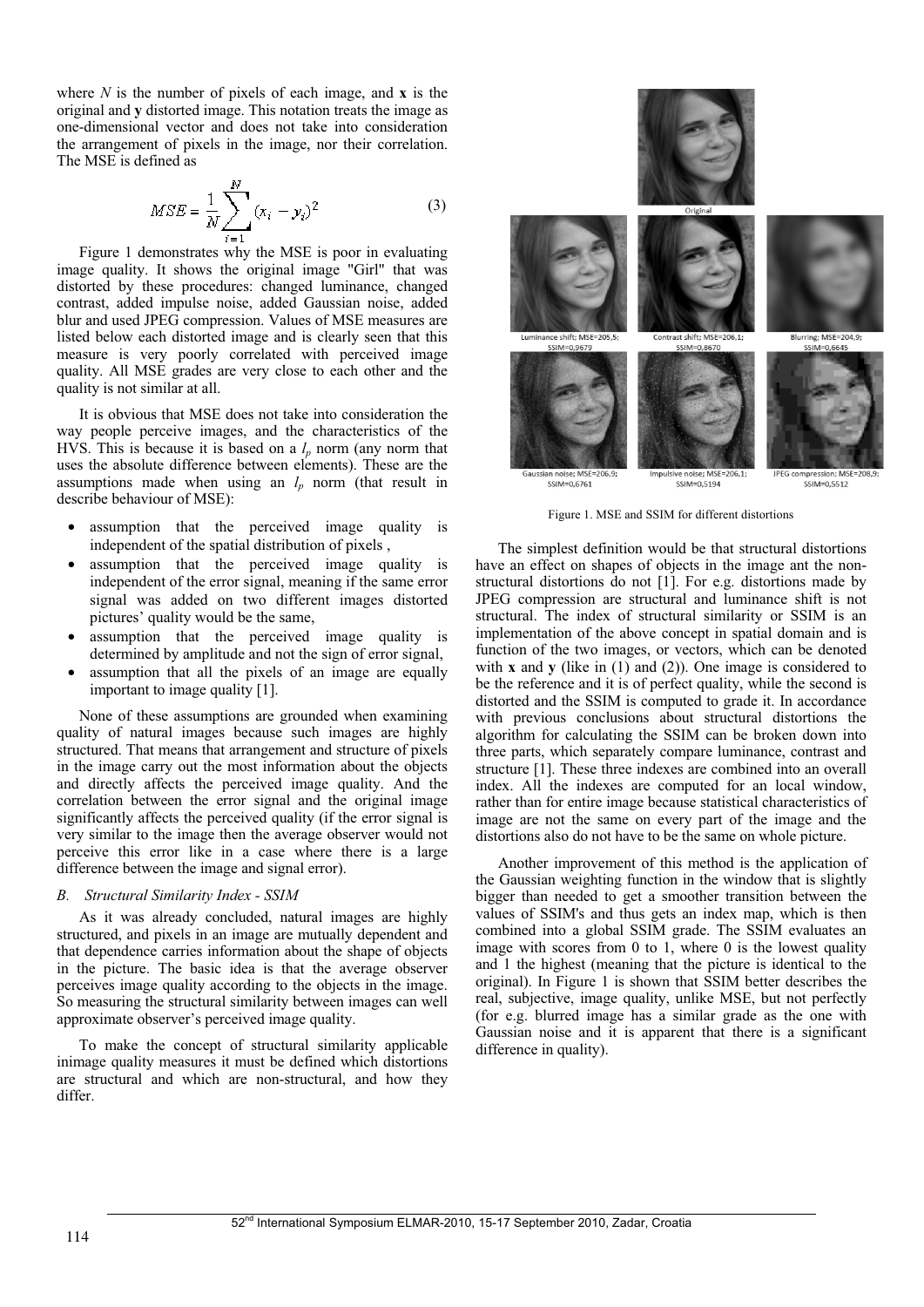## III. SUBJECTIVE IMAGE QUALITY ASSESSMENT

Subjective experience of the image quality is one of the central factors affecting the user experience and acceptance. The current methodologies for subjective assessment of the quality of television images are given in ITU-R Recommendation BT. 500-11. It describes in details the environmental settings, monitor settings, test and assessment procedure for standardized viewing trials.

 According to tests methods, there are two common classes of assessments:

- a. quality assessments it establish the performance of systems under optimal conditions;
- b. impairment assessments it establish the ability of systems to retain quality under non-optimal conditions that relate to transmission or emission.

One of most used procedures for subjective quality evaluation is double-stimulus impairment scale (DSIS) method, also used in this work. It is a cyclic method in which viewer is firstly presented with an unimpaired reference, and then with the same picture impaired. In this work, the second picture is distorted by adding Gaussian noise, blur or using JPEG compression.

Measurement was taken in controlled environment on two monitors, and the same content was shown on each monitor to three observers. The distance between monitors and observers was equal to 3H, where H represents height of picture on monitor. Group of 16 non-expert young observers, who were not directly concerned with television picture quality as part of their usual work, were participated in assessment. Before each measurement, observers were introduced to the assessment method, distortion types, grading scale and timing trough set of training images. Type of display was 24" TFT s-pva with resolution of 1920x1080 @60 pixels.



Figure 2. Image presentations

Pairs of pictures (original and distorted) were arranged into sequence of pictures, where each one had different distortion type and different distortion value. Between two images with same content, a gray screen was shown for 3 seconds. One pair of images was shown once in process of assessment and observers were asked to grade the second image, keeping in mind the first one. After watching one pair of images, gray screen was shown again and observers had 5 second to make their opinion on image quality. Figure 2 show image arrange and duration of their presentation.

Duration of one assessment, which included 48 pairs of images, was about 22.5 minutes. Complete test, with duration of training set included, lasted about 25 minutes.

The five-grade impairment scale was used in assessment (Table 1), and presenters explained meaning of the grades to the observers. Voting template contained table with list of presented images and blank field for grades.

TABLE I. FIVE-GRADE IMPAIRMENT SCALE

| Grade | Description                    |
|-------|--------------------------------|
|       | Imperceptible                  |
|       | Perceptible, but not annoy ing |
|       | Slightly annoying              |
|       | Annoying                       |
|       | Very annoying                  |

# *A. Results of Subjective Tests*

MOS (Mean Opinion Score) for distorted images was calculated using this formula:

$$
\overline{u}_{fkr} = \frac{1}{N} \sum_{i=1}^{N} u_{tfkr} \tag{4}
$$

where  $u_{ijkr}$  is score given by observer *i*, for test condition *j*, image *k*, repetition *r* and *N* is the number of observers.

We used scale 1-5 for 5 different degradation levels, so normalization to the same standard deviation for each observer wasn't necessary (all observers used in general whole scale). Finally, a scaled MOS value for each distorted image was computed by shifting MOS scores to the full range (0 to 100). Linear transformation is given as:

$$
transformed \_MOS = -25 \cdot (MOS - 5) \tag{5}
$$

before averaging across all subjects. MOS is transformed because it gives little better correlation results after nonlinear regression (described in next subsection). This is represented as scaled MOS in Table 2. SSIM and MSE objective measures are described before in Section 2.

Original pictures are shown in Figure 3. Distortions made on each image were adding Gaussian white noise, JPEG compression and blurring. Also each distortion on each picture was made in four levels as shown in Table 2. For Gaussian white noise number in column Level of distortion stands for the variance of noise (for every image the mean value was zero). Numbers in same column for JPEG distortion are the quality, or the level of compression, when the image is compressed. Range of quality goes form 0 to 100 where 0 is the lowest quality, maximal compression, and 100 the best quality or no compression at all. For human observer changes in quality are visible for quality lower than 40 and that was the reason for choosing levels of distortions noted in Table 2. Both Gaussian white noise distortion and JPEG distortion were added to original images using Matlab command imnoise. Images were blurred using open source program Gimp and levels of degradation are actually radius of blurring in pixels.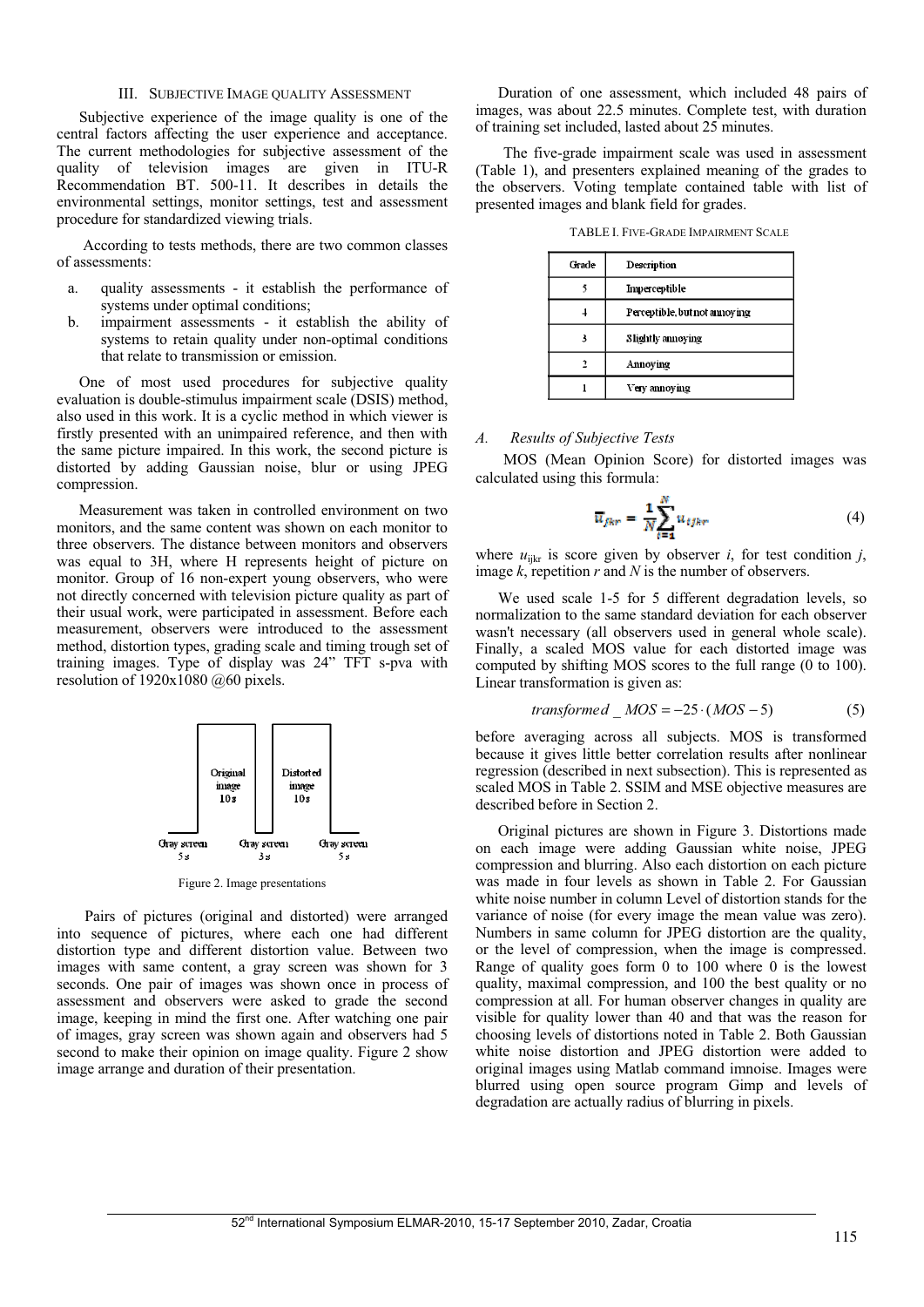# IV. RESULTS

## *A. Performance measures*

To be able to compare different image quality measures and DMOS, we used two different measures of performance:

- Pearson's product-moment correlation coefficient;
- Spearman's rank-order correlation coefficient.

TABLE II. COMPARISON OF MOS, MSE AND SSIM MEASURES

| Im.             | Distor       | Amount of       | Scaled       | <b>SSIM</b> | <b>MSE</b> |
|-----------------|--------------|-----------------|--------------|-------------|------------|
|                 | tion         | degradation     | <b>MOS</b>   |             |            |
| Im1             |              | 0.0002          | $\mathbf{0}$ | 0.9809      | 5.76       |
|                 | Gauss        | 0.003           | 45.3125      | 0.8170      | 85.06      |
|                 | <b>Noise</b> | 0.01            | 65.6250      | 0.6473      | 273.45     |
|                 |              | 0.03            | 75           | 0.4709      | 757.09     |
|                 | Blur         | 1.0             | 4.68750      | 0.9250      | 107.03     |
|                 |              | 1.5             | 10.9375      | 0.8547      | 197.00     |
|                 |              | 2.0             | 26.5625      | 0.7962      | 269.59     |
|                 |              | 3.5             | 43.7500      | 0.6618      | 437.25     |
|                 | <b>JPEG</b>  | 10              | 51.5625      | 0.7253      | 280.48     |
|                 |              | 15              | 48.4375      | 0.7767      | 217.99     |
|                 |              | 20              | 39.0625      | 0.8093      | 180.65     |
|                 |              | 25              | 34.3750      | 0.8337      | 153.00     |
|                 |              | 0.0002          | 4.68750      | 0.9710      | 5.56       |
|                 | Gauss        | 0.003           | 54.6875      | 0.7889      | 80.35      |
|                 | <b>Noise</b> | 0.01            | 65.6250      | 0.6412      | 256.74     |
|                 |              | 0.03            | 75           | 0.4951      | 718.68     |
|                 |              | 1.0             | 14.0625      | 0.9130      | 271.83     |
| Im12            |              | 1.5             | 34.3750      | 0.8340      | 477.60     |
|                 | Blur         | 2.0             | 45.3125      | 0.7687      | 631.62     |
|                 |              | 3.5             | 56.2500      | 0.6270      | 942.77     |
|                 |              | 10              | 71.8750      | 0.7427      | 557.93     |
|                 |              | 15              | 50           | 0.7940      | 442.49     |
|                 | <b>JPEG</b>  | 20              | 39.0625      | 0.8293      | 358.72     |
|                 |              | 25              | 29.6875      | 0.8554      | 293.67     |
|                 |              | 0.0002          | 6.2500       | 0.9447      | 5.84       |
|                 | Gauss        | 0.003           | 60.9375      | 0.5585      | 85.83      |
|                 | <b>Noise</b> | 0.01            | 73.4375      | 0.2956      | 279.18     |
|                 |              | 0.03            | 59.3750      | 0.1364      | 789.62     |
|                 | Blur         | 1.0             | 3.1250       | 0.9858      | 2.22       |
|                 |              | 1.5             | 9.3750       | 0.9740      | 3.66       |
| Im16            |              | 2.0             | 17.1875      | 0.9632      | 5.31       |
|                 |              | 3.5             | 35.9375      | 0.9349      | 9.80       |
|                 |              | 10              | 79.6875      | 0.8299      | 30.70      |
|                 |              | $\overline{15}$ | 67.1875      | 0.8727      | 20.24      |
|                 | <b>JPEG</b>  | 20              | 64.0625      | 0.8969      | 15.32      |
|                 |              | $\overline{25}$ | 48.4375      | 0.9117      | 12.58      |
|                 |              | 0.0002          | 9.3750       | 0.9592      | 5.59       |
|                 | Gauss        | 0.003           | 54.6875      | 0.6806      | 79.40      |
|                 | <b>Noise</b> | 0.01            | 64.0625      | 0.4673      | 254.99     |
|                 |              | 0.03            | 75           | 0.2970      | 709.08     |
|                 |              | 1.0             | 4.6875       | 0.9624      | 39.64      |
| Im <sub>3</sub> | Blur         | 1.5             | 25           | 0.9277      | 71.97      |
|                 |              | 2.0             | 28.1250      | 0.8971      | 98.94      |
|                 |              | 3.5             | 46.8750      | 0.8206      | 164.99     |
|                 |              | 10              | 60.9375      | 0.7936      | 139.09     |
|                 | <b>JPEG</b>  | 15              | 59.3750      | 0.8386      | 107.77     |
|                 |              | 20              | 40.6250      | 0.8653      | 90.26      |
|                 |              | 25              | 40.6250      | 0.8832      | 78.04      |
|                 |              |                 |              |             |            |

Pearson's product-moment correlation coefficient is calculated as:

$$
r_{xy} = \frac{\sum_{i=1}^{n} (x_i - \overline{x})(y_i - \overline{y})}{(n-1) \cdot s_x \cdot s_y}, i = 1,..., n
$$
 (6)

where in Equation (6)  $x_i$  and  $y_i$  are sample values, (*x* are results for different objective measures and *y* are results for DMOS),

 $\bar{x}$  and  $\bar{y}$  are sample mean,  $s_x$  and  $s_y$  are standard deviation (calculated using  $n - 1$  in the denominator), Eq. (7-9):

*s*

$$
\bar{x} = \frac{1}{n} \cdot \sum_{i=1}^{n} x_i, \bar{y} = \frac{1}{n} \cdot \sum_{i=1}^{n} y_i
$$
 (7)

$$
x_{x} = \sqrt{\frac{1}{n-1} \cdot \sum_{i=1}^{n} (x_i - \overline{x})^2}
$$
 (8)

$$
s_{y} = \sqrt{\frac{1}{n-1} \cdot \sum_{i=1}^{n} (y_{i} - \overline{y})^{2}}
$$
 (9)

Pearson's correlation reflects the degree of linear relationship between two variables, from  $-1$  to 1, where 0 means that there is no relationship and  $\pm 1$  means perfect fit.

Spearman's correlation coefficient is a measure of a monotone association that is used when the distribution of the data makes Pearson's correlation coefficient undesirable or misleading. Spearman's coefficient is not a measure of the linear relationship between two variables. It assesses how well an arbitrary monotonic function can describe the relationship between two variables, without making any assumptions about the frequency distribution of the variables [2].

# *B. Results - overall and for each type of degradation*

Figures 4 and 5 show comparison between objective quality measures (MSE, SSIM) and subjective quality measure (MOS), for all degradations together, before and after linearization. We calculated Pearson's correlation coefficient before and after nonlinear regression. The nonlinearity chosen for regression for each of the methods tested was a 5-parameter logistic function (a logistic function with an added linear term), as it was proposed in [3]:

$$
Q(x) = b_1 \cdot (\frac{1}{2} - \frac{1}{1 + e^{b_2(x - b_3)}}) + b_4 \cdot x + b_5
$$
 (10)

However, this method has some drawbacks: firstly, logistic function and its coefficients will have direct influence on correlation (e.g. if someone chooses another function or even the same function with other parameters, results can be quite different). Another drawback is that function parameters are calculated after the calculation of the objective measures, which means that resulting parameters will be defined by the used image collection database. Different database can again produce different parameters. Coefficient parameters are given in Table 3.

Like proposed in paper [3], correlation coefficient is computed either by using measure directly or by its logarithm whichever gave better correlation results. By using this feature, MSE and PSNR give the same results if we compare log<sub>10</sub>(MSE) - MOS and PSNR - MOS, so results for PSNR were excluded from analysis.

We used three different methods to find the best fitting coefficients:

- Trust-Region method [4];
- Levenberg-Marquardt method [5];
- Gauss-Newton method [6].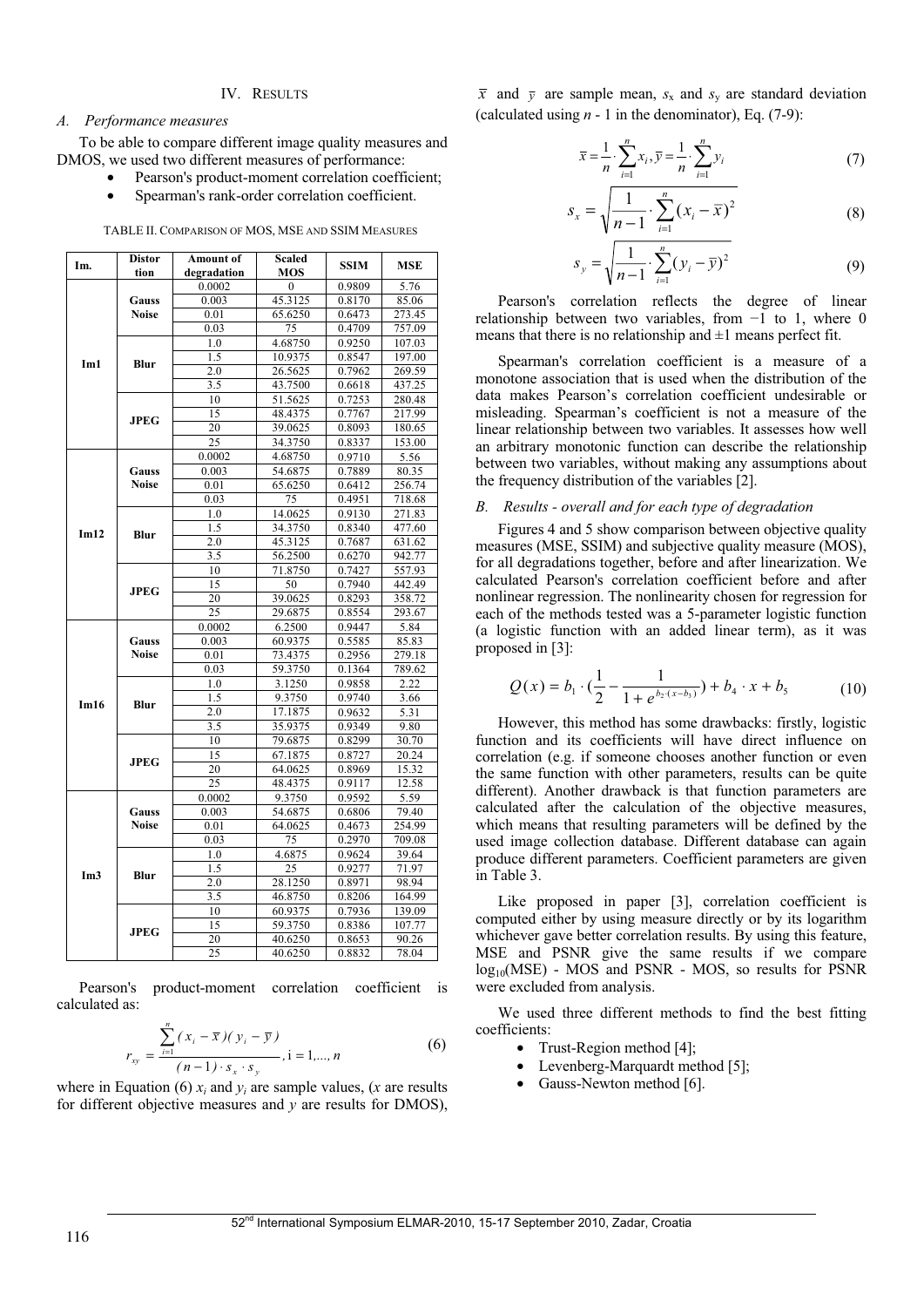Final method for finding coefficients for nonlinear regression was the one which computed better results for performance measures (higher Pearson's and Spearman's correlation).

For each graph in Figs. 4 and 5 it is calculated overall Pearson's and Spearman's correlation coefficients, as well as for each type of degradation separately. They are presented in Fig. 6. Coefficients are compared with already known image database [7] and which correlation between MSE, SSIM and DMOS is calculated in [8]. In Fig. 6 gray bars denote our correlation after nonlinear regression and black bars correlation for other image database after nonlinear regression.

However, it should be noted that database [7] uses 5 different degradation types, while we use only 3 of them.

From the Fig. 6 it can be concluded that in general correlation between MSE and MOS is lower than SSIM and MOS, which follows results given in [8] (black bars in Fig. 6). Only for JPEG compression in our case SSIM measure gave poor results in comparison with MSE (Fig. 6 (g) and (h)). This could be because degraded JPEG images did not have bigger differences in degradation level (in Table 2, Image 3 had same MOS for JPEG degradation, quality 20 and 25), which also shows SSIM measure is not relevant for minor differences in degradation.

| 1 ADLE III.<br>COEFFICIENT PARAMETERS FOR LOGISTIC FUNCTION |             |                             |                             |                             |                             |                             |  |  |  |
|-------------------------------------------------------------|-------------|-----------------------------|-----------------------------|-----------------------------|-----------------------------|-----------------------------|--|--|--|
| Degradation type                                            | Measure     |                             | b,                          | b <sub>3</sub>              | $b_4$                       | b <sub>5</sub>              |  |  |  |
|                                                             |             | (95% confidence bounds)     | (95% confidence bounds)     | (95% confidence bounds)     | (95% confidence bounds)     | $(95%$ confidence bounds)   |  |  |  |
| Overall                                                     | <b>MSE</b>  | $-121.5$                    | 3.447                       | 1.864                       | 76.32                       | $-96.99$                    |  |  |  |
|                                                             |             | $(-416.8, 173.8)$           | $(-2.979, 9.873)$           | (1.685, 2.042)              | $(-35.8, 188.4)$            | $(-300.9, 106.9)$           |  |  |  |
|                                                             | <b>SSIM</b> | $-6402$                     | $-1.283$                    | 0.3427                      | $-2039$                     | 766.1                       |  |  |  |
|                                                             |             | $(-3.25e+005, 3.122e+005)$  | $(-24.46, 21.9)$            | $(-0.237, 0.9224)$          | $(-6.719e+004, 6.312e+004)$ | $(-2.068e+004, 2.221e+004)$ |  |  |  |
| Gaussian noise                                              | <b>MSE</b>  | -8490                       | 1.871                       | 5.863                       | 45.46                       | $-4273$                     |  |  |  |
|                                                             |             | $(-7.169e+007, 7.167e+007)$ | $(-68.87, 72.61)$           | $(-4628, 4640)$             | $(-145.2, 236.1)$           | $(-3.585e+007, 3.584e+007)$ |  |  |  |
|                                                             | <b>SSIM</b> | -6475                       | $-1.124$                    | 0.149                       | $-1772$                     | 327.4                       |  |  |  |
|                                                             |             | $(-2.692e+005, 2.563e+005)$ | $(-18.59, 16.34)$           | $(-1.331, 1.629)$           | (-4.722e+004, 4.367e+004)   | $(-4105, 4760)$             |  |  |  |
| Blur                                                        | <b>MSE</b>  | $-42.22$                    | 65.12                       | 1.401                       | 32.4                        | $-25.98$                    |  |  |  |
|                                                             |             | $(-85.15, 0.7026)$          | $(-2.107e+021, 2.107e+021)$ | $(-6.363e+018, 6.363e+018)$ | (9.607, 55.2)               | $(-61.73, 9.776)$           |  |  |  |
|                                                             | <b>SSIM</b> | 278.4                       | 4.987                       | 0.7247                      | $-443.4$                    | 364.3                       |  |  |  |
|                                                             |             | $(-5.014e+004, 5.07e+004)$  | $(-356.8, 366.8)$           | $(-0.8857, 2.335)$          | $(-3.84e+004, 3.751e+004)$  | (-2.674e+004, 2.747e+004)   |  |  |  |
| JPEG                                                        | <b>MSE</b>  | $-9624$                     | 0.7848                      | 1.893                       | 1833                        | $-3415$                     |  |  |  |
|                                                             |             | $(-8.898e+005, 8.705e+005)$ | $(-24.01, 25.58)$           | (1.783, 2.003)              | $(-1.112e+005, 1.149e+005)$ | (-2.174e+005, 2.106e+005)   |  |  |  |
|                                                             | <b>SSIM</b> | $-11.29$                    | $-2129$                     | 0.8688                      | $-97.05$                    | 134.7                       |  |  |  |
|                                                             |             | $(-44.41, 21.83)$           | (-2.189e+006, 2.184e+006)   | $(-2.606, 4.344)$           | $(-356.3, 162.2)$           | $(-85.9, 355.3)$            |  |  |  |

TABLE III. COEFFICIENT PARAMETERS FOR LOGISTIC FUNCTION





Figure 3. Tested images



Figure 4. Comparison of all degraded images and log<sub>10</sub>(MSE) measure with MOS subjective measure, before (a) and after (b) nonlinear fitting



Figure 5. Comparison of all degraded images and SSIM measure with MOS subjective measure, before (a) and after (b) nonlinear fitting